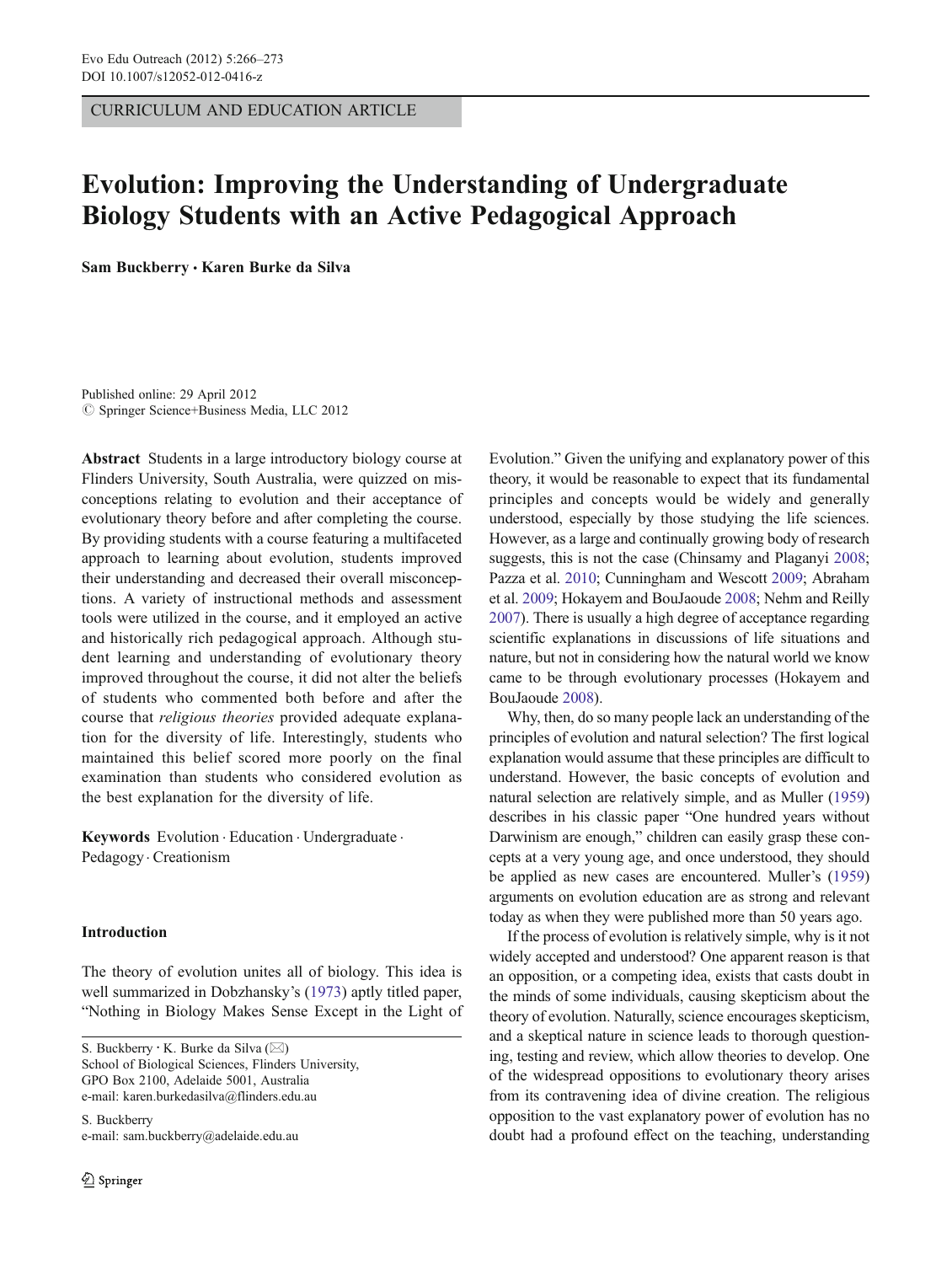and acceptance of evolution. Campaigns have been and continue to be fought to ban the teaching of evolution in schools (Berkman and Plutzer [2011\)](#page-6-0). If these campaigns are successful, this leaves the next generation of scientists, teachers, politicians and community leaders, along with the broader public, with a poor understanding of a theory of life that holds broad-spanning implications. Some of these campaigners have fought to give opposing ideas taught in schools equal weight to that of evolution, even though these ideas lack convincing evidence (Berkman and Plutzer [2011](#page-6-0)). Opponents to the teaching of evolution essentially claim that all the evidence for biological evolution is comparable to the evidence of creation theories (Berkman and Plutzer [2011](#page-6-0)).

The theory of evolution is often referred to in the pejorative sense, in that it is *just a theory* and comparable to other theories, such as the creation theory (Pazza et al. [2010](#page-7-0); Hokayem and BouJaoude [2008](#page-6-0); Bishop and Anderson [1990](#page-6-0); Alters and Nelson [2002](#page-6-0)). It is easy to tangle with semantics here, and as Dawkins [\(2009\)](#page-6-0) points out in his discussion "What is a theory? What is a fact?" two (or more) quite different meanings for the word *theory* are widely used. Scientists generally use the word *theory* to describe a scheme or system of ideas or statements that account for a massive group of facts or phenomena (Dawkins [2009](#page-6-0)). The other meaning of the word *theory* in common use describes ideas, speculations and conjecture about the nature of an entity (Dawkins [2009\)](#page-6-0). Both meanings of the word are used when discussing evolution, but those who favor *creation* theory often use the latter (Dawkins [2009\)](#page-6-0). The use of this particular meaning of the word theory clearly demonstrates a lack of understanding of the scientific method, the nature of scientific theory, and how evolution is explained by the theories regarding how it is driven (Dawkins [2009](#page-6-0)).

However, even those individuals who accept the validity of evolutionary theory do not always understand how its mechanisms work (Cunningham and Wescott [2009\)](#page-6-0). Because of these misunderstandings, many misconceptions have become associated with evolution. These misconceptions may be rooted in a partially understood or misunderstood component of evolutionary theory. If these misconceptions fit with an existing understanding of the world, there can be a resistance to conceptual change (Sinatra et al. [2008](#page-7-0)). Misconceptions about the nature of evolution can also lead to the apparent acceptance of evolution without understanding the essence and explanatory power of the theory.

Our study was conducted in Australia, where very few previous studies on the acceptance and misconceptions related to evolution have been conducted. Brumby's ([1984](#page-6-0)) study, which examined the misconceptions surrounding natural selection among Australian medical biology students, revealed that questions about natural selection were answered correctly more often by students with a high school biology education. Additionally, the results indicated that a majority of students consider evolutionary changes occur out of need (a Lamarckian view) and that they do not merely exhibit simple errors of knowledge, but their "entire pattern of reasoning is faulty," which is a result of deep-seated misconceptions (Brumby [1984](#page-6-0)). Short [\(1994\)](#page-7-0) issued an evolution questionnaire to Australian medical students before and after they took a course in evolution. In this study, the majority of students did not accept evolutionary theory before taking the course, and this non-acceptance correlated significantly with no high school biology education, religious belief and frequency of worship (Short [1994](#page-7-0)). Short's [\(1994\)](#page-7-0) analysis indicated no statistically significant changes between the answers to any of the questions after the course in evolution was completed. In fact, Short ([1994](#page-7-0)) suggests that the emotional and irrational beliefs about life are perhaps beyond the reach of scientific logic. A study by Kelley [\(1999](#page-6-0)) showed that ideas pertaining to the theory of evolution elicited a mixed reaction in Australian society, but with the balance of opinion favoring a Darwinian explanation. Kelley indicated that religion and education are the key social differences in the acceptance of evolution and suggests that acceptance of evolution will gradually increase in Australia "as older, less educated, more devout cohorts are replaced by younger, better educated, less religious ones" (Kelley [1999\)](#page-6-0).

In contrast to Australia, many studies concerning the acceptance and misconceptions surrounding evolution have been conducted in the United States, and several of these focus on students in higher education. Bishop and Anderson [\(1990](#page-6-0)) issued pre- and post-tests to undergraduate biology students, where they found that previous biology education had no influence on pre- or post-test performance and that the students' acceptance of evolution was only slightly affected by instruction. Jensen and Finley [\(1996\)](#page-6-0) also issued pre- and postcourse tests, but compared the results between groups of differing instruction methods. Their results indicate that a historically rich and problem-solving method of instruction significantly outperformed the more traditional textbook pedagogical approach (Jensen and Finley [1996](#page-6-0)). Nehm and Reilly's [\(2007\)](#page-7-0) study also compared pedagogical approaches with pre- and post-course tests, revealing that an activelearning style of instruction outperformed a more traditional approach, but both groups still demonstrated inadequate levels of evolutionary understanding. Again, Sinclair et al. [\(1997](#page-7-0)) employed a pre- and post course test, but focused on the relationship between religion and the acceptance of evolutionary theory among zoology students. Their study showed that students' religious beliefs could interfere with an ability to view scientific evidence, especially when the evidence being presented counters their religious teachings (Sinclair et al. [1997\)](#page-7-0). Cunningham and Wescott [\(2009\)](#page-6-0) evaluated the evolutionary understanding of biological anthropology students with a pre-course questionnaire, with their results suggesting that student understanding of evolution is limited even among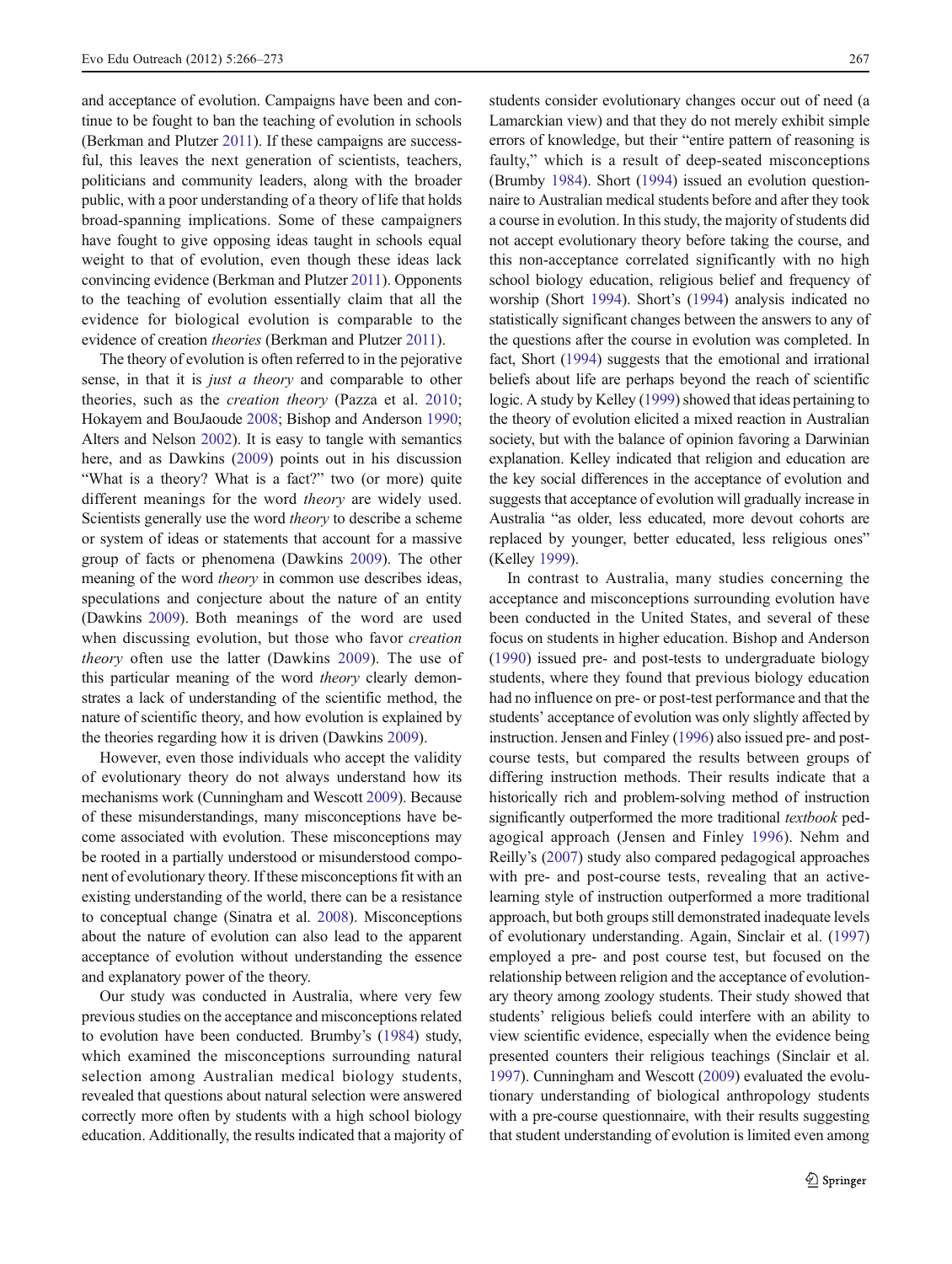those who accept the validity of evolutionary theory. Their study demonstrates that even acceptance of evolutionary theory does not imply understanding and that misconceptions must be identified if instructors are to assist students in undergoing conceptual change (Cunningham and Wescott [2009\)](#page-6-0). The above-mentioned studies suggest that most presently used traditional methods of teaching evolutionary biology are relatively ineffective at dispelling misconceptions and increasing acceptance of evolution (Kelley [1999](#page-6-0); Jensen and Finley [1996](#page-6-0); Short [1994](#page-7-0); Sinclair et al. [1997;](#page-7-0) Cunningham and Wescott [2009](#page-6-0); Bishop and Anderson [1990\)](#page-6-0).

The theory of evolution is well established and accepted widely by scientists (Delgado [2006\)](#page-6-0). Through rigorous scientific research, when something is established beyond the point of reasonable doubt, it is the responsibility of the scientific community to report to and educate the wider community. As societies around the globe become more reliant on information of a scientific nature, it is the duty of scientists and educators to do their best to advocate the facts to advance accurate understanding. Religious beliefs may be the source of much opposition to evolutionary theory, but a lack of education and, in response, a poor understanding of evolutionary theory appears to maintain the low level of understanding and acceptance of evolution (Kelley [1999](#page-6-0)).

It is reasonable to suggest that individuals who choose to be educated at the university level in the sciences have a basic understanding of scientific principles, methods and widely accepted theories — or are at least inclined to scientific rationale. Conversely, several studies indicate that nonacceptance and misconceptions surrounding evolution are highly prevalent among those studying the sciences in higher education (Alters and Nelson [2002;](#page-6-0) Brumby [1984;](#page-6-0) Bishop and Anderson [1990;](#page-6-0) Cunningham and Wescott [2009](#page-6-0); Nehm and Reilly [2007\)](#page-7-0). This growing realization of the widespread non-acceptance and misconceptions associated with evolutionary biology has prompted educators and researchers to examine the pedagogical approaches applied to teaching of evolution in higher education.

Our study was designed to assess the acceptance and misconceptions regarding evolution among first-year university students enrolled in their second semester course, Evolution of Biological Diversity. This course includes a variety of instructional methods and assessment tools and generally employs an active and historically rich pedagogical approach (Nehm and Reilly [2007](#page-7-0); Jensen and Finley [1996](#page-6-0)). The course was designed to emphasize evolution using biological diversity as examples rather than the more typical first-year approach, which is to teach biological diversity using an evolutionary approach. The focus of the course was to facilitate a better understanding of evolutionary theory in first-year science students. Our aim was to introduce evolution in the very early stage of the degree program rather than at the end, where it is typically found in most university programs. By introducing

the course early, students could then use this knowledge in their future courses, and non-biology majors who only study first-year biology would be able to move forward with a comprehensive understanding of evolution. The aim of our study was to evaluate whether the course Evolution of Biological Diversity was effective at challenging misconceptions and increasing the acceptance of evolutionary theory. We conducted a pre- and post-test to gauge the level of acceptance and misconceptions surrounding evolution among the students enrolled in the course. Additionally, by gauging the level of acceptance of evolution, we hoped to establish if this influenced the students' level of understanding of evolution and their overall success in the course.

## Methods

The course Evolution of Biological Diversity at Flinders University of South Australia is characterized by a multifaceted approach to learning about evolution, using evolution as a unifying theme. The content is historically rich and poses fundamental questions about the diversity of life, and how evolutionary processes and theory explain diversity. This firstyear course is delivered over 13 weeks and is comprised of pre-lectures, lectures, "lectorials," practical laboratory sessions and peer-assisted study sessions (PASS). Assessment components include online weekly quizzes, practical reports, assignments, and mid-semester and final exams. Pre-lectures introduce students to terminology that they will need to understand the following lectures of the week, a brief outline of the concepts and an opportunity for students to gain confidence in their abilities in understanding the material. Prelectures are designed specifically for students without a high school biology background, but can be attended by anyone (Burke da Silva and Hunter [2009](#page-6-0)). Two lectures are given each week by academics with expertise in the area of evolution presented. The lectures include embedded questions or problem-solving components and the use of audience response instruments such as clickers or votapedia. The last lecture of each week is called a "lectorial," which is presented as an interactive session where students are required to apply or examine the material covered in the current week's lectures as it applies to real-world problems or issues. Practical sessions are closely aligned with lecture material and are highly interactive and investigative in nature. Each three-hour session provides students with the opportunity to interact with theory through practical example and allows students to observe biological diversity first hand. PASS are facilitated by highachieving students who possess a strong understanding of the course material and can communicate their understanding confidently and effectively. PASS do not involve the introduction of new material and have no associated assessment. During PASS, facilitators employ a diverse array of learning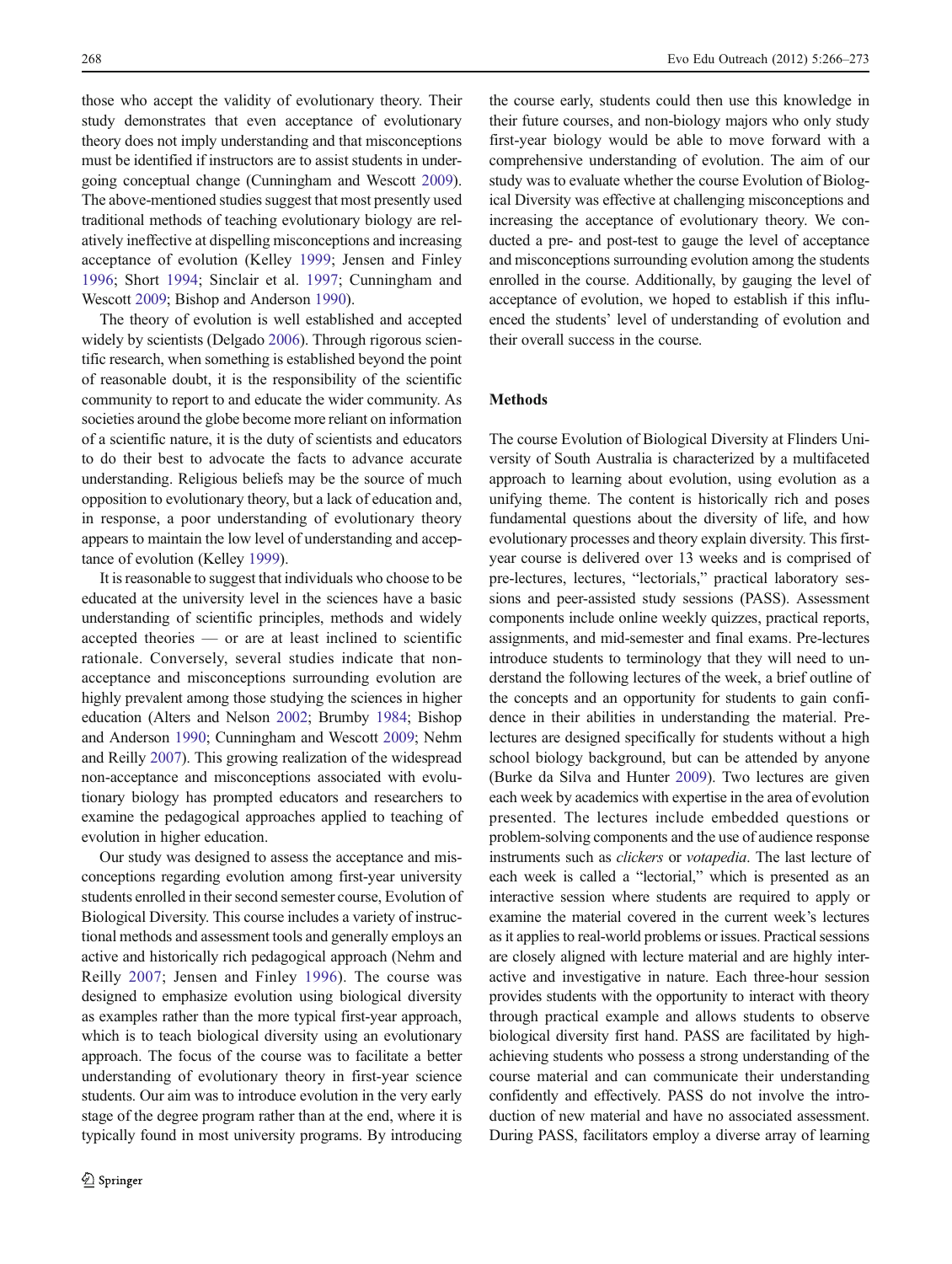<span id="page-3-0"></span>techniques to guide first-year students toward discovering answers themselves through the application of knowledge (Burke da Silva and Auburn [2009\)](#page-6-0).

Before the introduction of the current course structure, the previous first-year course included a more traditional pedagogical approach of three standard lectures per week and one practical session per fortnight. The previous course material emphasized cladistics and phylogenetics, and performing well was essentially measured by the ability to classify organisms based on characteristics. Therefore, this previous course structure provided students with knowledge about organisms rather than knowledge about evolution.

At the start of the 2009 course, we distributed a true/false quiz among the students in place of their first weekly quiz assessment (Table 1). The students were told that if they completed the questionnaire, they would receive full marks for that component; hence, there was incentive to complete the questionnaire, but there was no penalty for incorrect answers. After the completion of the course, students were reissued the identical questionnaire under the same conditions as at the start of the course.

Students were asked to respond "true" or "false" to a series of statements regarding specific questions surrounding misconceptions and the acceptance of evolution (Table 1). The

final two statements related to the overall acceptance and validity of evolutionary theory, and students were able to provide comments concerning alternative explanations and/or justification of their viewpoints. Students were also asked whether they had completed high school biology.

Pre- and post-course questionnaires were divided into three different groups: pre-teaching  $(n=351)$ , post-teaching  $(n=$ 217), and a paired pre- and post group  $(n=180)$ . The questionnaire was scored out of 22 questions and the comments relating to the final two questions were analyzed separately. One of the questions (Q21, Table 1) was identified as the best measure of the overall acceptance of evolutionary theory. The results of this question were then used to establish whether acceptance of evolutionary theory correlated with final examination score and overall course grade.

## Results

Pre-course Questionnaire  $(n=351)$ 

Of the 351 students who completed the pre-course questionnaire, 63% had completed high school biology and 37% had

Table 1 Paired data results  $(n=180)$  for each question from pre- and post-teaching evolution quiz given to students of "Evolution of Biological Diversity," Flinders University, South Australia

| Ouestion       |                                                                                                                                                                 | % Correct response |                     |                |
|----------------|-----------------------------------------------------------------------------------------------------------------------------------------------------------------|--------------------|---------------------|----------------|
|                |                                                                                                                                                                 | Pre-course $(\% )$ | Post-course $(\% )$ | Change $(\% )$ |
| 1              | Evolution is the same as "Natural Selection."                                                                                                                   | 64.4               | 89.4                | 25.0           |
| 2              | The origin of life (i.e., the first organism to exist) was a result of evolution.                                                                               | 34.4               | 36.7                | 2.2            |
| 3              | Evolution is primarily concerned with the origin of humans.                                                                                                     | 85.6               | 92.2                | 6.7            |
| $\overline{4}$ | According to evolution, people and apes share a common ancestor.                                                                                                | 97.2               | 95.6                | $-1.7$         |
| 5              | Scientists debate the mechanisms of evolution; not the occurrence of evolution.                                                                                 | 68.9               | 83.3                | 14.4           |
| 6              | Evolution is something that happened only in the past; it is not happening now.                                                                                 | 97.8               | 97.8                | 0.0            |
| 7              | Evolution is something that happens to individual organisms.                                                                                                    | 58.3               | 85.0                | 26.7           |
| 8              | Evolution is a totally random process or series of "accidents."                                                                                                 | 64.4               | 69.4                | 5.0            |
| 9              | Evolution only occurs over millions of years.                                                                                                                   | 67.2               | 82.8                | 15.6           |
| 10             | All life on Earth is related.                                                                                                                                   | 86.1               | 92.8                | 6.7            |
| 11             | There is actually very little evidence for evolution.                                                                                                           | 90.6               | 89.4                | $-1.1$         |
| 12             | One indication that evolution has not occurred is the total absence of "transition organisms"<br>(those with traits intermediate between two different groups). | 66.7               | 81.7                | 15.0           |
| 13             | Fossils provide many problems which evolution cannot explain.                                                                                                   | 55.0               | 68.9                | 13.9           |
| 14             | Evolution is an intrinsic part of biological, medical and agricultural research.                                                                                | 90.0               | 95.0                | 5.0            |
| 15             | Evolution theory has been tested many times and has been supported by the evidence.                                                                             | 86.1               | 91.1                | 5.0            |
| 16             | Dinosaurs lived during the time of early humans.                                                                                                                | 74.4               | 80.0                | 5.6            |
| 17             | Evolution involves individuals changing in order to adapt to their environment.                                                                                 | 22.8               | 48.9                | 26.1           |
| 18             | There is actually considerable observable evidence against evolution.                                                                                           | 71.1               | 77.8                | 6.7            |
| 19             | Science can properly infer what happened in the past, based on evidence.                                                                                        | 80.6               | 82.8                | 2.2            |
| 20             | The formation of complex structures, like the eye, can readily be explained by evolution.                                                                       | 65.6               | 75.6                | 10.0           |
| 21             | Evolutionary theory is the only theory that adequately explains the diversity of life on Earth.                                                                 | 61.1               | 63.9                | 2.8            |
| 22             | Evolution is a scientific fact.                                                                                                                                 | 53.3               | 61.7                | 8.3            |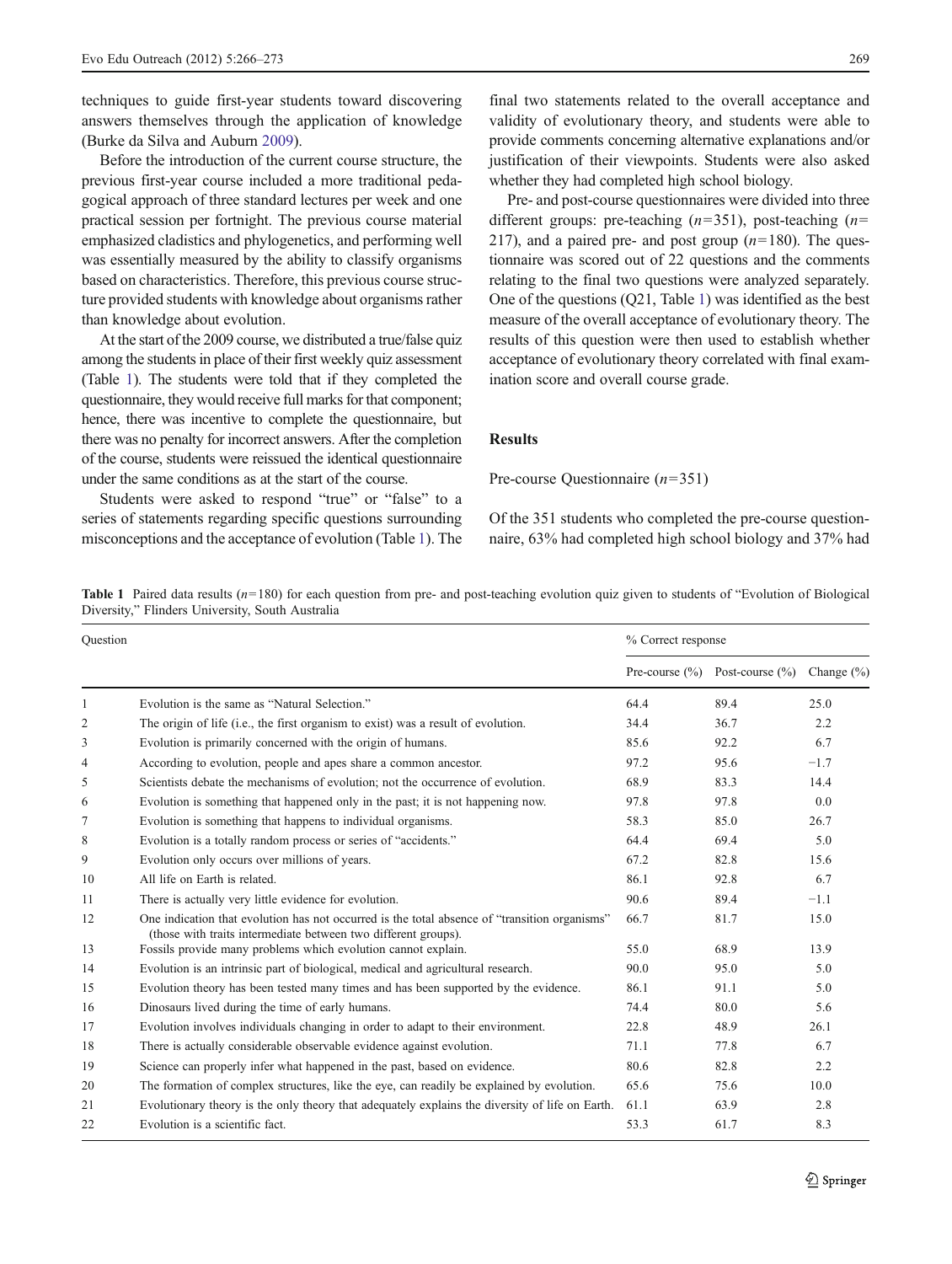not. A Wilcoxon signed ranks test indicated a significant difference  $(p=0.007)$  between students who had completed high school biology (mean 15.91) and those who had not (mean 15.36), although the magnitude of this difference was low.

Paired Data for Pre- and Post-course  $(n=180)$ 

The results of questions from students who completed both the pre- and post-course questionnaire were analyzed by applying a paired samples *t*-test. A highly significant ( $p = < 0.0001$ ) improvement from a mean pre-teaching score of 71% to a mean post-teaching score of 81% was found.

To further assess whether a background in high school biology affected student improvement, this paired group was split into students who had completed high school biology  $(n=116)$  and those who had not  $(n=64)$ . Both groups showed significant increases  $(p<0.001$ , Wilcoxon signed ranks test) in test scores. The group that had completed high school biology showed an increase of 9% (from 72% to 81%), and the group that had not completed high school biology showed an increase of 11% (from 70% to 81%) overall. The data on the final scores of those two groups were compared by applying the Mann–Whitney U-test and found not to be significantly different ( $p=0.187$ ) between the improvement of those students who had completed year 12 biology and those who had not. For paired results for individual questions, refer to Table [1.](#page-3-0)

Post-course Questionnaire  $(n=217)$ 

The results for questions 21 and 22 and the comments relating to the answers provided were grouped accordingly.

When commenting on the statement "evolutionary theory is the only theory that adequately explains the diversity of life on Earth," 20% of students who completed the post-course questionnaire made comments suggesting that religious theories provided adequate explanation for the diversity of life on Earth.

Sixty-three percent of students who completed the postcourse questionnaire responded "true" to the statement "evolution is a scientific fact." Of these students, 38% responded "false" to the statement "evolutionary theory is the only theory that adequately explains the diversity of life on Earth."

The quiz results were then split into two groups: those who answered true  $(n=139)$  to "Evolutionary theory is the only theory that adequately explains the diversity of life on Earth" (Q21) and those who answered false  $(n=78)$ . To determine whether there was a significant difference in the scores between these two groups (minus the score for Q21), an unpaired t-test was applied to the datasets. The results indicate that students who responded "true" to the statement achieved significantly  $(p=0.002)$  higher marks on the quiz. The results for the final examination were then assessed regarding the acceptance of evolution. This showed that students who accepted evolution on average scored better  $(67.52\% \text{ vs. } 62.50\%, p=0.04)$  on the final examination of 100 multiple-choice questions. Students' final results for the overall course were tested for significant differences, again indicating that students who accepted evolution marginally outperformed  $(p=0.04)$  students who did not.

#### Discussion

If our course, Evolution of Biological Diversity, was effective at challenging misconceptions and increasing the acceptance of evolutionary theory, we would expect to see a significant increase in the number of correct answers on our quiz after students complete the course. Our results do indicate a significant increase. Previous studies indicate that an active, historically rich learning style of instruction such as the one we have implemented would produce such results (Nehm and Reilly [2007;](#page-7-0) Jensen and Finley [1996](#page-6-0)). The active learning group in Nehm and Reilly's ([2007](#page-7-0)) study employed evolution as a common thread through all units taught throughout the semester. They abandoned an exclusively lecture-based pedagogy and tests that rewarded factual recall (Nehm and Reilly [2007\)](#page-7-0). Additionally, Nehm and Reilly ([2007](#page-7-0)) achieved success by including discussions on the nature of science, problemsolving, group responses to questions and small group discussions. Our course is comparable to Nehm and Reilly's [\(2007\)](#page-7-0) active approach in that ours also weaves evolution as a common thread through all the material presented. Our lecture approach is interactive, requiring student involvement, and course components such as PASS require that real-life problems be solved by the application of evolutionary concepts and theory. Additionally, the examination and quiz assessments focused primarily on applying evolutionary concepts rather than recalling individual facts. Our course also draws parallels with Jensen and Finley's ([1996](#page-6-0)) study, in that our course is historically rich. For example, Evolution of Biological Diversity covers the history of thought before and after the publication of Darwin's theory, the fossil evidence for past extinctions, life history strategies, examples of co-evolution and the presentation of historically classic experiments that have provided fine examples of evolution. A historically rich and problem-solving-based curriculum in Jensen and Finley's [\(1996](#page-6-0)) study significantly outperformed the more traditional lecture pedagogy, further giving support to the effectiveness of our curriculum structure in providing students with a better understanding of the material presented.

The initial significant difference between those who had completed high school biology and those who had not suggests that students who received previous instruction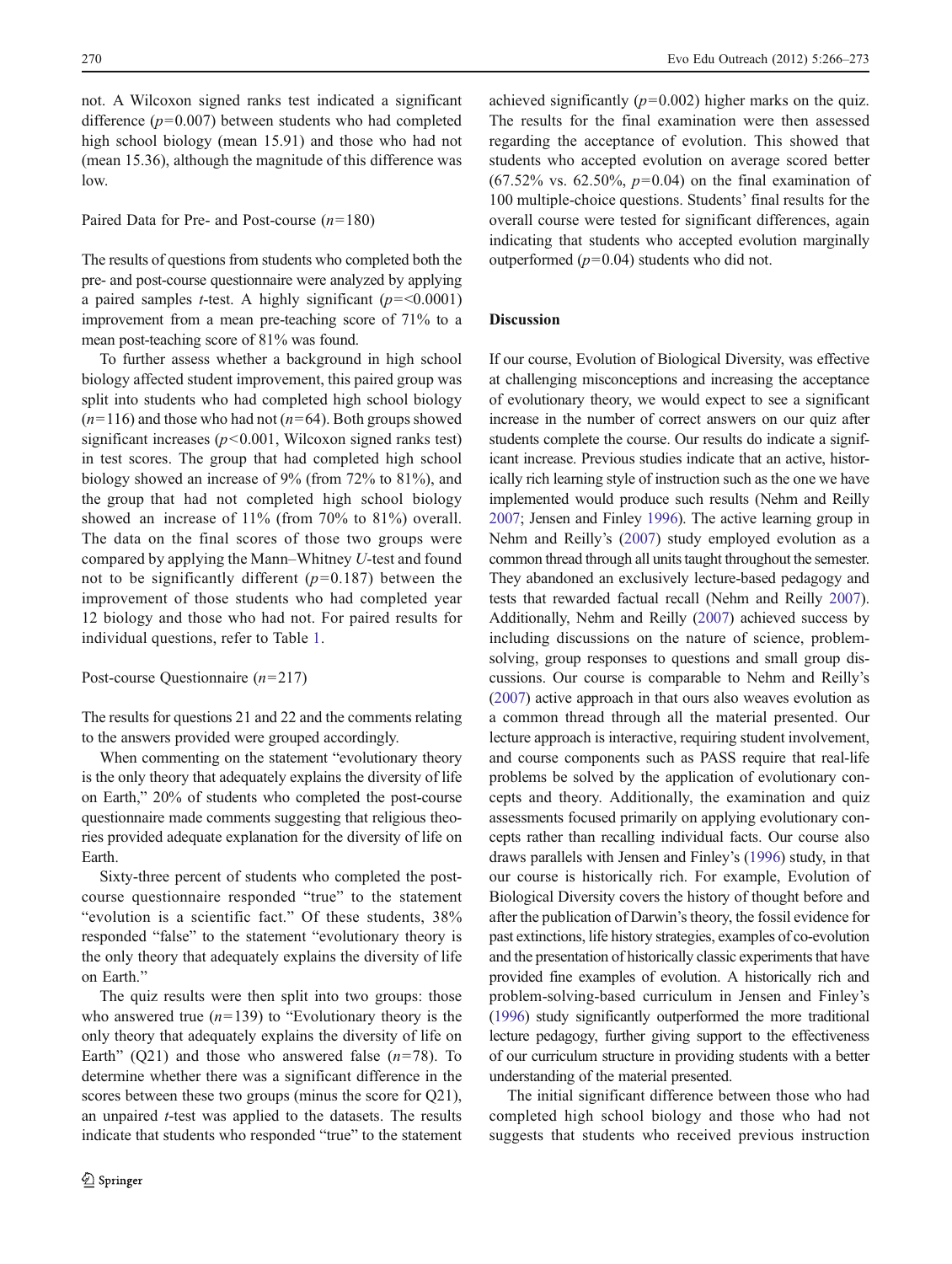on the principles of evolution and natural selection may be more familiar with the types of questions/statements posed in our questionnaire (Abraham et al. [2009\)](#page-6-0). The high school biology curriculum for South Australia does indicate that students are exposed to the principles of evolution, so this could be a possible influencing factor in this significant difference. Brumby's [\(1984\)](#page-6-0) Australian study also yielded similar results, suggesting a high school background in biology positively influences students' correct understanding of evolution. But these results are in contrast to Bishop and Anderson's [\(1990](#page-6-0)) study in the United States, where students who had taken previous biology courses showed little understanding of evolution. Although we are cautious in making this comparison as the students who completed high school biology in our study did perform significantly better, the magnitude of difference was low. Additionally, we cannot assume that a student who did not complete high school biology has not been otherwise exposed to the principles of evolution.

As our results indicate, students who had or had not completed high school biology improved their questionnaire scores significantly. Although there was no significant difference between the two groups post-course, the group who had not completed high school biology came from a lower baseline and thus showed greater improvement than those students who had completed high school biology. Additionally, as there was no difference between the two groups post-course, it would be reasonable to suggest that both groups have a comparable acceptance of evolutionary theory and harbor the same levels of misconceptions after completing the course. This indicates that all students can achieve similar success and understanding on the topic regardless of their background in biology.

The greatest increase in correct responses from pre- to post-course occurred with questions that related to evolution involving changes within an individual, which can be seen as Lamarckian and/or teleological ideas of evolution. It is well established that these types of ideas about evolution are often the basis of many misconceptions (Alters and Nelson [2002;](#page-6-0) Bishop and Anderson [1990;](#page-6-0) Brumby [1984;](#page-6-0) Jensen and Finley [1996;](#page-6-0) Cunningham and Wescott [2009](#page-6-0)). For example, before taking our course, 58% (Q7, Table [1\)](#page-3-0) of students answered "false" to the statement "evolution is something that happens to individual organisms" (Q7, Table [1\)](#page-3-0). Eighty-five percent of students answered "false" to this question post-course, indicating a 27% increase in correct answers. A similar increase in correct results was also observed for the answers to the statement "evolution involves individuals changing in order to adapt to their environment" (O17, Table [1](#page-3-0)). If many misconceptions are rooted in this school of thought, then our course has been a success in that a large proportion of students who harbor an individualcentered concept of evolution now apply a more correct, population-based understanding.

When analyzing the results of our post-course quiz, we divided the students into two groups based on their true/false response to "evolutionary theory is the only theory that adequately explains the diversity of life on Earth." The answers to this statement are probably our most accurate measure of whether students accept the validity of evolutionary theory. This is supported by Cunningham and Wescott, [\(2009\)](#page-6-0), who found that similar statements in their study were also effective at measuring acceptance. Examining the post-course quiz results, final examination results, and the final results for the overall topic, we found that the group that responded "true" to "evolutionary theory is the only theory that adequately explains the diversity of life on Earth" significantly outperformed those who responded "false." This suggests that acceptance of the validity of evolutionary theory is associated with a greater, more in-depth understanding in our group. If this is the case, our results contradict those of previous U.S. studies that suggest that the acceptance or rejection of the validity of evolutionary theory does not impact students' ability to learn and understand the processes involved in evolution (Bishop and Anderson [1990;](#page-6-0) Cunningham and Wescott [2009](#page-6-0)).

Although the acceptance of evolution may affect a student's overall success in our course on evolution, our course appeared to have little effect in changing the level of acceptance of evolution. Our results indicate that pre-course (61%) and post-course (64%) of students accept that evolution adequately explains life's diversity on Earth. This small magnitude of change was also experienced by Chinsamy and Plaganyi [\(2008](#page-6-0)) when analyzing their results to a similar question, subsequently leading the authors to suggest that their course on evolution had a negligible effect in shifting students' views on this concept. When students commented on this statement in the post-course quiz, they generally suggested that religious theories were adequate in explaining life's diversity. Typical responses suggested that "Genesis theory," "intelligent design" and "creationism" were adequate theories. Overall, the comments from this question post-course suggest that 20% of students felt that religious theories are adequate in explaining biological diversity. This finding is also reflected in the results of previous studies, suggesting that students who rejected or were uncertain about the validity of evolution found the evidence for evolution comparable to that provided in religious explanations (Hokayem and BouJaoude [2008](#page-6-0); Cunningham and Wescott [2009\)](#page-6-0).

Students were also asked if they thought there is considerable, observable evidence against evolution (Q18, Table [1\)](#page-3-0). As religious-based evidence appears to be the most prominently stated form of evidence other than that provided by scientific research, it would be reasonable to suggest those who thought there is observable evidence against evolution would have religious-based evidence in mind. A strong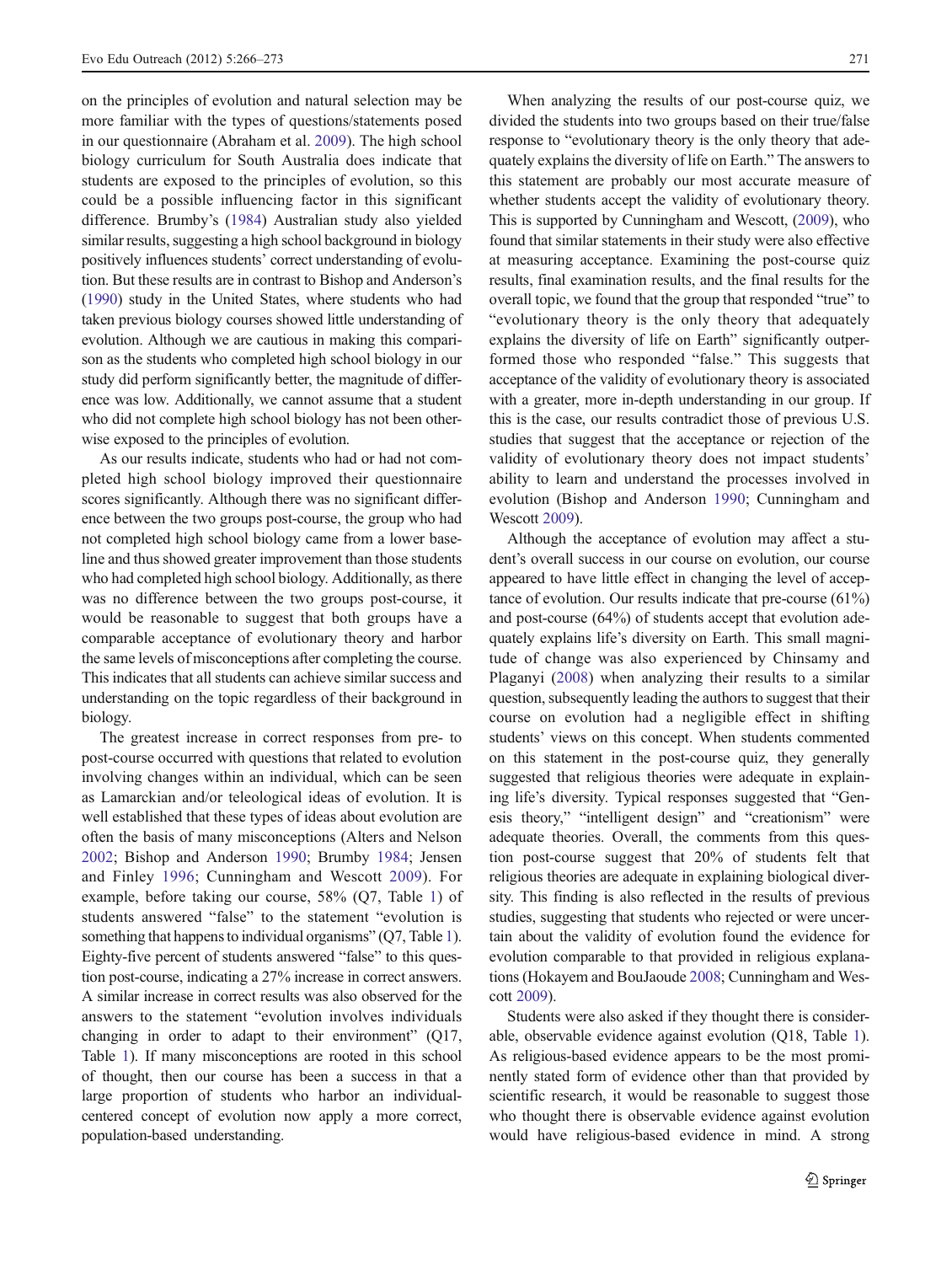<span id="page-6-0"></span>majority (71% pre-course and 78% post-course) of students in our study disagreed with this statement, leaving a surprisingly large minority of students who believe that there is considerable observable evidence against evolution. This small change was unexpected, as a large amount of evidence for evolution is provided throughout the course, but it suggests to us that perhaps in the future, the apparent evidence against evolution must be dealt with more adequately. However, this could possibly be partly accounted for by those 20% of students who felt that religious theories provide an adequate explanation of biological diversity, and if their religious convictions are strong, countering this evidence may simply fall on deaf ears. Cunningham and Wescott (2009) had similar results to a comparable question, with 68% of students disagreeing that there is considerable evidence against evolution. They found that agreement or disagreement with this statement substantially affected the answers to other statements in the questionnaire (Cunningham and Wescott 2009). This gives further support to the idea that non-acceptance of evolutionary theory or favoring alternative evidence can affect a sound understanding of evolution.

The final true/false statement in our quiz prompted a response to the statement "evolution is a scientific fact," and space was provided for comment if the response was "false." When answering "false" to "evolution is a scientific fact," 12% of students made comments suggesting that it was a theory and not a fact; 13% of students commented, suggesting that it is not a fact, but a theory with much supporting evidence; and 12% of students commented, suggesting that there is not enough evidence and evolution is only a theory. A concern remains regarding those students who suggested that there is not enough evidence, but as discussed above, this belief may be due to some form of religious persuasion. The magnitude of change from preto post course on this quiz item was relatively low, but confusion in answering this question may arise from the semantics involved with the word fact. It is understandable that some confusion could occur when answering this question, as the general philosophy of science tells us that we can't prove anything, and that all we can do is fail to disprove things while pointing out how hard we tried (Dawkins 2009). The first "lectorial" session of the semester discusses evolution as fact and theory, and how the fact of evolution is explained by the theory of evolution. Other scientific theories are used as analogies in this session, i.e., how the theory of gravity explains the fact of gravity.

The research presented here was conducted in Australia, where societal values and religious convictions differ from those in the United States, where much of the previous research in this field has been conducted. Around 50% of Australians almost never attend religious services, and just

over 50% would refer to themselves as a religious person (World Values Survey [2005/](#page-7-0)2006). This is in contrast to the United States, where only around 25% of people claim to almost never attend religious services and where over 72% would refer to themselves as a religious person (World Values Survey [2005](#page-7-0)/2006). Kelley's (1999) study of Australian society indicates that churchgoers and those with strong religious beliefs are much more likely to reject evolution, and Miller et al. (2006) indicates that the level of acceptance of evolution in the United States is related to the belief in a personal god and widespread religious fundamentalism. Based on the aforementioned information, it would be reasonable to suggest that the differences in the level of acceptance of some evolutionary concepts could be due to these societal differences with respect to religion.

#### References

- Abraham J, Meir E, Perry J, Herron J, Maruca S, Stal D. Addressing undergraduate student misconceptions about natural selection with an interactive simulated laboratory. Evol Educ Outreach. 2009;2(3):393–404.
- Alters BJ, Nelson CE. Perspective: teaching evolution in higher education. Evolution. 2002;56(10):1891–901.
- Berkman MB, Plutzer E. Defeating creationism in the courtroom, but not in the classroom. Science. 2011;331(6016):404–5.
- Bishop BA, Anderson CW. Student conceptions of natural selection and its role in evolution. J Res Sci Teach. 1990;27(5):415–27.
- Brumby MN. Misconceptions about the concept of natural selection by medical biology students. Sci Educ. 1984;68(4):493– 503.
- Burke da Silva K, Auburn Z. The development of a structured "Peer Assisted Study Program" with required attendance. First Year in Higher Education Conference; Queensland University of Technology; 2009.
- Burke da Silva K, Hunter N. The use of pre-lectures in a university biology course — eliminating the need for prerequisites. Biosci Educ. 2009;14:7.
- Chinsamy A, Plaganyi E. Accepting evolution. Evolution. 2008;62 (1):248–54. doi[:10.1111/j.1558-5646.2007.00276.x.](http://dx.doi.org/10.1111/j.1558-5646.2007.00276.x)
- Cunningham D, Wescott D. Still more "fancy" and "myth" than "fact" in students' conceptions of evolution. Evol Educ Outreach. 2009;2(3):505–17.
- Dawkins R. The greatest show on Earth: the evidence for evolution. 1st ed. London: Bantam Press; 2009.
- Delgado C. Finding the evolution in medicine. NIH Record. 2006; LVIII, 15(15).
- Dobzhansky T. Nothing in biology makes sense except in the light of evolution. Am Biol Teach. 1973;35(3):125–9.
- Hokayem H, BouJaoude S. College students' perceptions of the theory of evolution. J Res Sci Teach. 2008;45(4):395–419.
- Jensen MS, Finley FN. Changes in students' understanding of evolution resulting from different curricular and instructional strategies. J Res Sci Teach. 1996;33(8):879–900.
- Kelley J. Australians' views about the theory of evolution. Aust Soc Monit. 1999;2(5):114–9.
- Miller JD, Scott EC, Okamoto S. Public acceptance of evolution. Science. 2006;313(5788):765–6. doi[:10.1126/science.1126746.](http://dx.doi.org/10.1126/science.1126746)